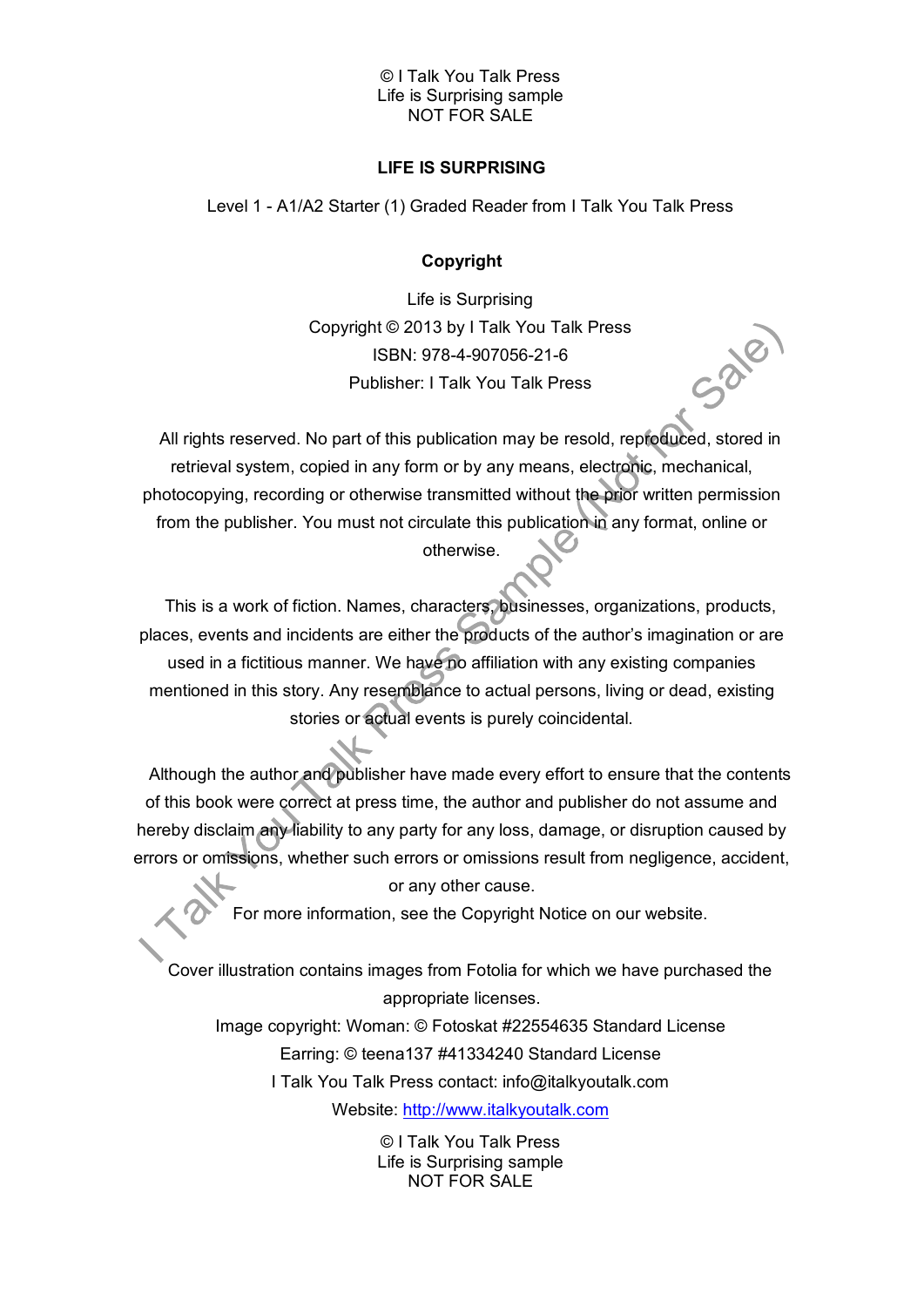### © I Talk You Talk Press Life is Surprising sample NOT FOR SALE

#### **Introduction**

This is a collection of short stories for learners of English.

Story 1: The Earring

Story 2: The Dog and the Carpet

Story 3: The Visitor

Story 4: The Castle

Story 5: The Man in the Forest

## **Story 1: The Earring**

Sale

Carlos is a taxi driver. He doesn't have much money, so he doesn't own a taxi. Carlos is a driver for a big taxi company. The company owns the taxis. Every day, Carlos drives a different taxi.

Carlos is a very handsome man. Everyone thinks he is very good looking.

Sometimes, women passengers in his taxi say, "What time do you finish work? We are having a party tonight. Would you like to come?

Carlos gets many invitations for dates from women but he always says 'no'.

Why does he say 'no'? Carlos says 'no' because he is in love.

He loves Maria. He has never spoken to Maria. He can't speak to her. Her full name is Maria Benedita Gregória. Carlos knows her name because it is on the label next to her picture. You see, Carlos is in love with a picture of Maria. Maria's picture is in the city art gallery.

Every day Carlos walks to the taxi company. He works from 6:00am to 3:00pm. But Carlos always arrives at work at 5:00am. He arrives early to clean his taxi. The company has a rule. After work, all taxi drivers have to clean the taxi they drove. But many drivers don't clean them. Sometimes the taxi Carlos has to drive is dirty. Carlos doesn't like that. So he cleans the taxi before he starts work.

When Carlos finishes work, he goes to the art gallery. He likes art. But especially he likes the painting of Maria Benedita Gregória. He stands in front of the painting and looks at it for a long time.

He knows everything about the painting. He bought a catalogue from the art gallery. It has a small photograph of the picture in it. He keeps the catalogue next to his bed. The woman in the picture is very beautiful and young. She is wearing a white satin dress. She has beautiful jewellery - diamonds and emeralds. She is looking out of the picture.

> © I Talk You Talk Press Life is Surprising sample NOT FOR SALE